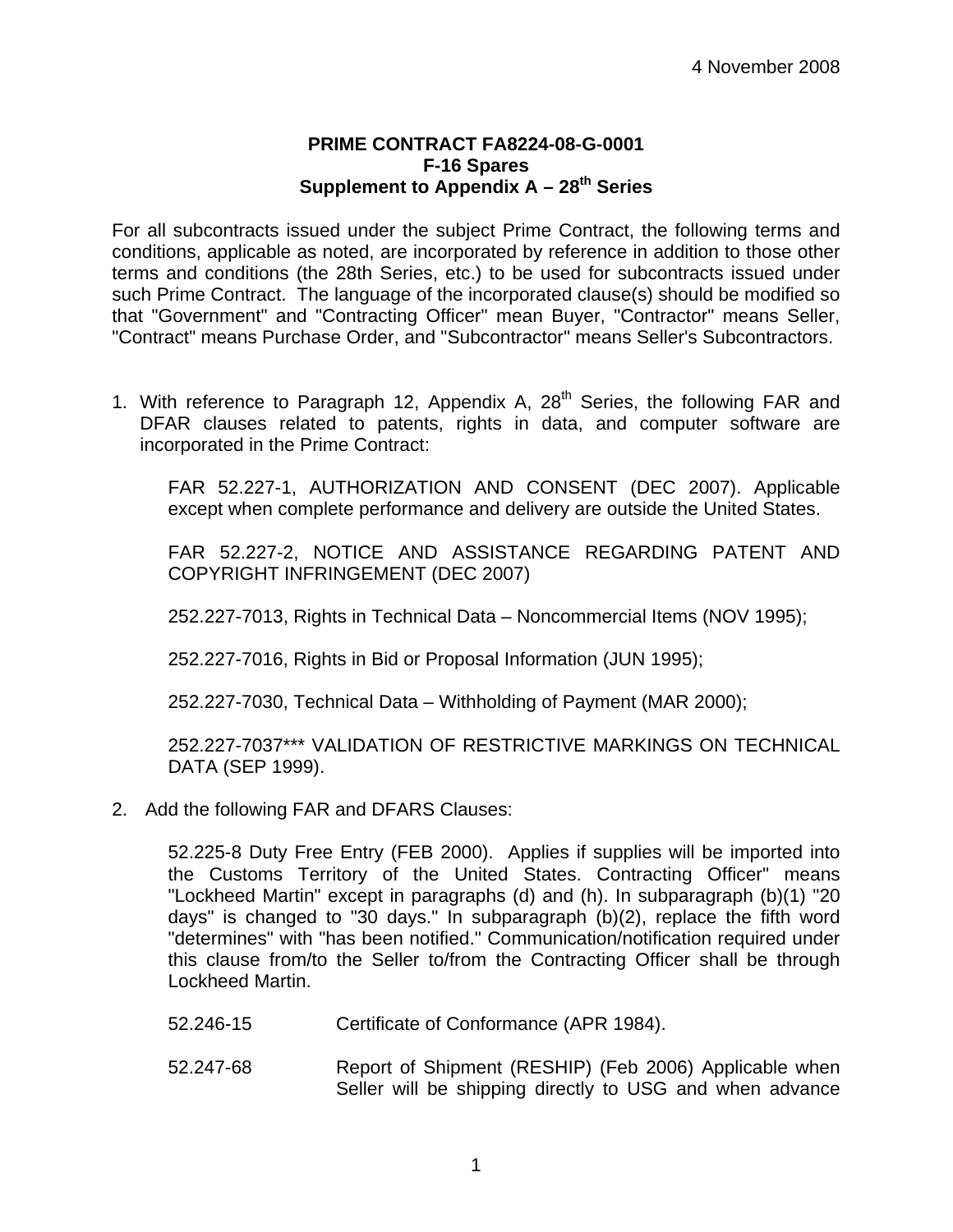notice of shipment is required for safety or security reasons, or where carload or truckload shipments will be made to DoD installations or, as required, to civilian agency facilities

| 252.204-7005 | Oral Attestation of Security Responsibilities (NOV 2001). |  |
|--------------|-----------------------------------------------------------|--|
|              |                                                           |  |

- 252-225-7036 Buy American Act-Free Trade Agreements-Balance of Payments Program (MAR 2007).
- 252.243-7002 Requests for Equitable Adjustment (MAR 1998) Applies to POs over \$100,000.
- 3. AFFARS 5352.223-9000, Elimination of Use of Class I Ozone Depleting Substances (ODS) (APR 2003).
- 4. Diminishing Manufacturing Sources or Material Shortages Components

A diminishing manufacturing sources or material shortages component (DMSMS component) is a component or material, intended to be incorporated directly into an end item specified to be delivered under the purchase order that is unavailable from manufacturers known to Seller in the quantity necessary to comply with the delivery terms of the purchase order.

Seller shall promptly notify Buyer in writing whenever Seller believes that one or more of the components or materials intended to be incorporated directly into an end item specified to be delivered under the purchase order is a diminishing manufacturing source or material (DMS). The notice shall identify the part number, national stock number, and nomenclature of each DMS component.

5. If the Seller will be making shipments directly to the Air Force, the following clauses apply:

| Shipping Container Marking (AFMC) (MAR 2003)         |
|------------------------------------------------------|
| Marking of Warranted Items (AFMC) (JUL 1997).        |
| Specification Commercial Packaging (AFMC) (JAN 2000) |
| Military Packaging and Marking (AFMC) (AUG 2002).    |
|                                                      |

## **ITEM IDENTIFICATION MARKING AND SHELF LIFE ITEM PROVISIONS** (FEB 1998) (IAW AFMCI 23-102 Chapter 6 Paragraph 6.2.7.3.)

Requirements set forth below shall apply to any contract issued thereon and will take precedence over other inconsistent requirements herewith. All standards, bulletins, and publications referenced herein shall be of the issue in effect on the date of this document.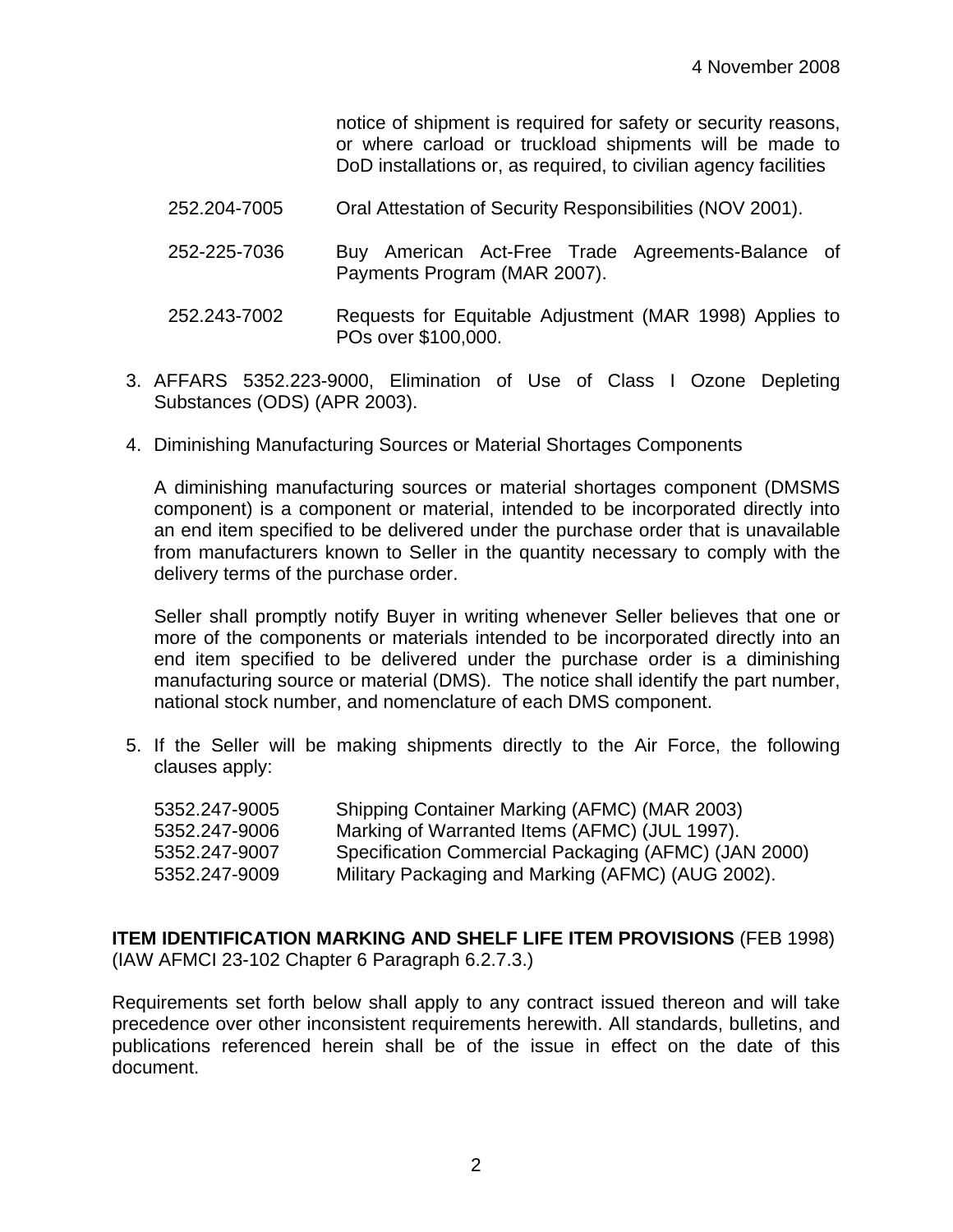1. PHYSICAL MARKING OF ITEMS:

MIL-STD-130: Items shall be marked in accordance with MIL-STD-130. The National Stock Number (NSN), and when assigned, the Configuration Item Identifier (CII), serial number, and military type designation information shall be marked on major assemblies, units, groups, and sets. Special attention must be given to requirements governing

the application of the actual manufacturer's Federal Supply Code for Manufacturers (FSCM) to the physical item.

Items which are excluded in accordance with paragraph 1.1 of MIL-STD-130, Revision M, shall be marked in accordance with the appropriate document.

2. PACKAGE AND CONTAINER MARKING: Shipments will not be made until the NSN has been assigned, unless specifically authorized by the Contracting Officer.

MIL-STD-129/ASTM-D-3951:

- a. Interior packages and shipping containers shall be marked in accordance with MIL-STD-129 when Military packing is specified and ASTM-D-3951 when commercial packaging is specified. The requirements of paragraph 2.h apply regardless of which packaging is utilized.
	- (1) Design manufacturer's name, trademark or manufacturer's code (from Cataloging Handbook H4-1 or H4-2), identifying number, and serial number, when applicable, shall be included in the identification marking.
	- (2) When applicable, the Air Force project designator code shall be included as the last line of the address marking and the project name related to the project code shall be marked in the clear on the exterior shipping container.
- b. Tags and labels, when required, shall be contractor's tags or labels conforming to the requirements of MIL-STD-129 or as approved by the procuring activity. Contractor's forms which indicate serviceable condition shall not be any shade of green or red. Labels are authorized to be used on metal containers.Items requiring technical order (T.O.) certification shall be annotated on inner and outer container tags or label with T.O. compliance.
- c. When dummy containers are used in a unitized load, the dummy containers shall be clearly marked "DUMMY CONTAINER" and located in the load so that the marking will be plainly visible to receiving and storage personnel.
- d. All interior packages and shipping containers for articles and materials classified as hazardous or restricted under provisions of Title 49, Code of Federal Regulations, or AFR 71-4/DLAM 4145.3/TM 38-250/NAVSUP PUB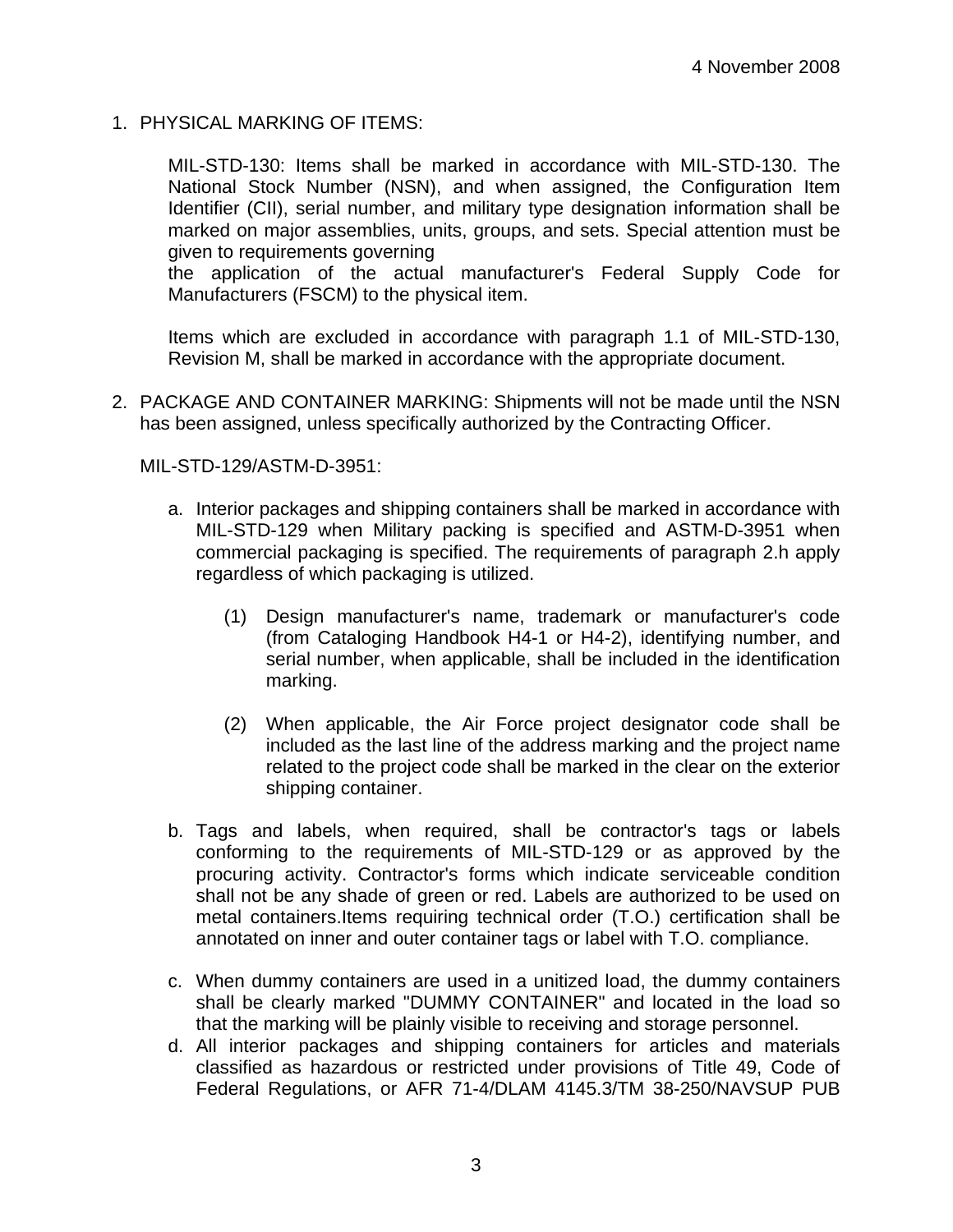505/MCO P 4030.19 shall be marked, regardless of exemption for mode of transportation, with proper shipping name of item; flash point of all liquids having a flash point of 200 degrees F. or below; and percentage concentration of acids and corrosive liquids. In addition, the quantity of each hazardous or restricted material included in a container shall be annotated adjacent to the shipping name of the item, e.g., Acetic Acid (80% concentration) -- 1 qt.

- e. On shipments of firearms regardless of mode of transportation, selected elements of identification and contractor data markings shall be omitted or obliterated in accordance with the requirements of MIL-STD-129 regarding sensitive items and packing lists shall be placed only inside the containers.
- f. Special markings for packages and containers when specified on AFMC Form 158 shall be complied with as a part of MIL-STD-129.
- g. All special coated terneplate containers shall be marked with the legend:

"CAUTION--DO NOT REUSE AS FOOD CONTAINERS."

- h. Bar code markings in accordance with MIL-STD-129 shall apply to all units, intermediate and exterior containers for all items going into stock regardless of package size or levels of package specified (including commercial packaging). In addition to the NSN/NATO stock number, the exterior shipping container shall include the 13 digit contract number (plus, if applicable, the four digit call number). Excluded from Bar Code Marking are:
	- (1) Foreign Military Sales.
	- (2) Direct Vendor Delivery (DVD)/Government Furnished Equipment (GFE) shipments.
	- (3) Multipack Exterior Shipping Containers. (Unit and intermediate containers do require a bar coded NSN/NATO stock number. However, the next container (unit or intermediate) inside the multipack will also require a bar coded NSN/NATO stock number and contract number with call number, if applicable, in the lower right hand corner).
	- (4) All unpacked or uncrated items; e.g., vehicles, tires, etc.
		- i. Shipments of wheeled items weighing 2,000 pounds or more and scheduled for transportation by military aircraft will be marked with the individual axle weights in accordance with MIL-STD-129.